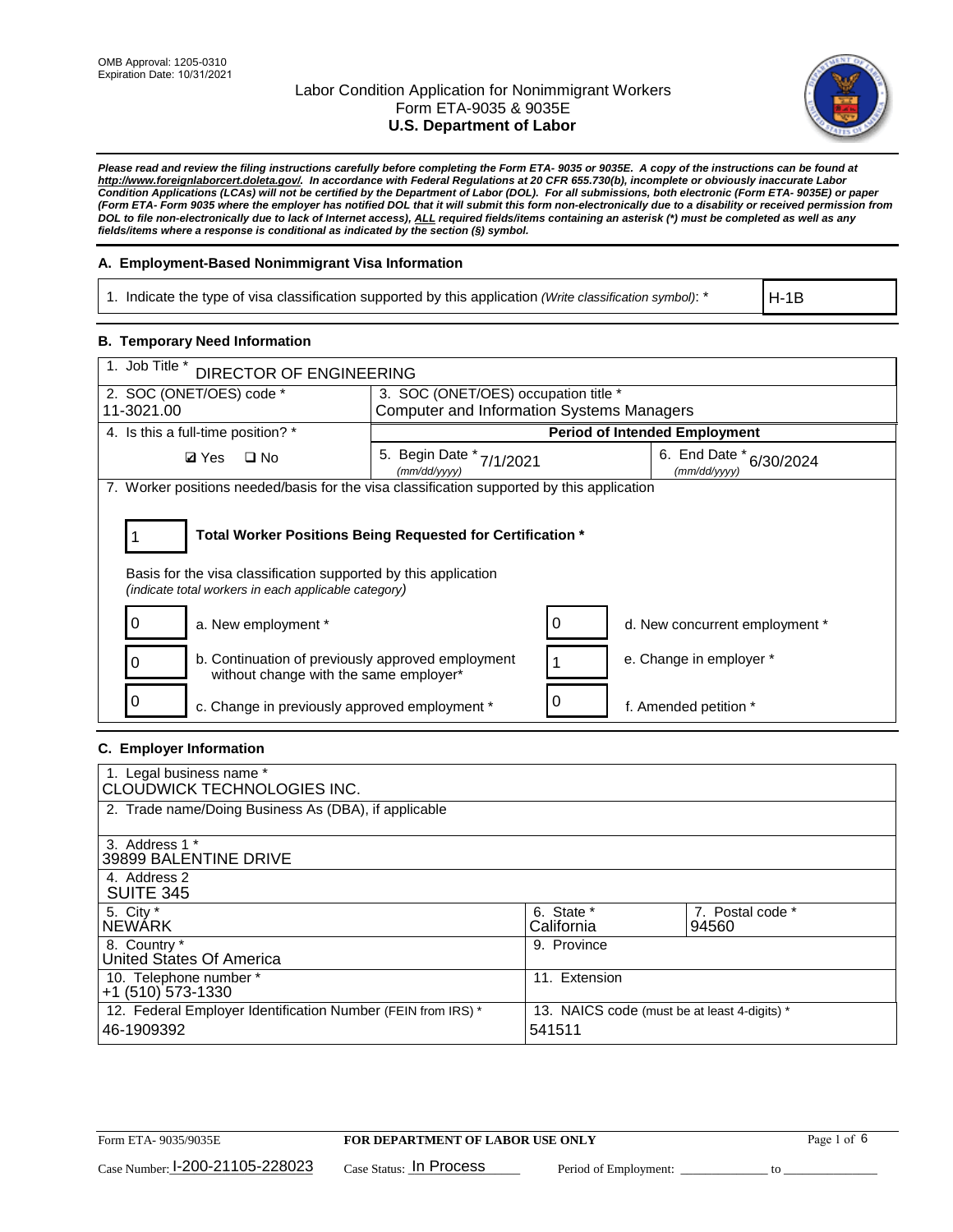

### **D. Employer Point of Contact Information**

**Important Note**: The information contained in this Section must be that of an employee of the employer who is authorized to act on behalf of the employer in labor certification matters. The information in this Section must be different from the agent or attorney information listed in Section E, unless the attorney is an employee of the employer.

| 1. Contact's last (family) name *                   | 2. First (given) name * |                          | 3. Middle name(s)         |
|-----------------------------------------------------|-------------------------|--------------------------|---------------------------|
| <b>CHHABRA</b>                                      | <b>MANINDER</b>         |                          | <b>SINGH</b>              |
| 4. Contact's job title *<br>CHIEF EXECUTIVE OFFICER |                         |                          |                           |
| 5. Address 1 *<br>39899 BALENTINE DRIVE             |                         |                          |                           |
| 6. Address 2<br><b>SUITE 345</b>                    |                         |                          |                           |
| 7. City *<br><b>NEWÁRK</b>                          |                         | 8. State *<br>California | 9. Postal code *<br>94560 |
| 10. Country *<br>United States Of America           |                         | 11. Province             |                           |
| 12. Telephone number *                              | Extension<br>13.        | 14. E-Mail address       |                           |
| +1 (510) 573-1330                                   |                         | MANI@CLOUDWICK.COM       |                           |

## **E. Attorney or Agent Information (If applicable)**

**Important Note**: The employer authorizes the attorney or agent identified in this section to act on its behalf in connection with the filing of this application.

| 1. Is the employer represented by an attorney or agent in the filing of this application? *<br>If "Yes," complete the remainder of Section E below. |  |                            |                          |                               |                              | <b>Ø</b> Yes<br>$\square$ No                         |  |
|-----------------------------------------------------------------------------------------------------------------------------------------------------|--|----------------------------|--------------------------|-------------------------------|------------------------------|------------------------------------------------------|--|
| 2. Attorney or Agent's last (family) name §                                                                                                         |  | 3. First (given) name $\S$ |                          |                               | 4. Middle name(s)            |                                                      |  |
| AHLUWALIA                                                                                                                                           |  | <b>INDERJIT</b>            |                          |                               | <b>SINGH</b>                 |                                                      |  |
| 5. Address 1 §<br>1871 THE ALAMEDA                                                                                                                  |  |                            |                          |                               |                              |                                                      |  |
| 6. Address 2<br>SUITE 333                                                                                                                           |  |                            |                          |                               |                              |                                                      |  |
| 7. City §<br>SAN JOSE                                                                                                                               |  |                            | 8. State §<br>California |                               | 95126                        | 9. Postal code §                                     |  |
| 10. Country §<br>United States Of America                                                                                                           |  | 11. Province               |                          |                               |                              |                                                      |  |
| 12. Telephone number §                                                                                                                              |  | 13. Extension              |                          | 14. E-Mail address            |                              |                                                      |  |
| +1 (408) 981-7696                                                                                                                                   |  |                            |                          | INDER@AHLUWALIA-FIRM.COM      |                              |                                                      |  |
| 15. Law firm/Business name §                                                                                                                        |  |                            |                          |                               | 16. Law firm/Business FEIN § |                                                      |  |
| THE AHLUWALIA FIRM                                                                                                                                  |  |                            |                          | 26-2910905                    |                              |                                                      |  |
| 17. State Bar number (only if attorney) §                                                                                                           |  |                            |                          | standing (only if attorney) § |                              | 18. State of highest court where attorney is in good |  |
| 26168                                                                                                                                               |  |                            | Tennessee                |                               |                              |                                                      |  |
| 19. Name of the highest State court where attorney is in good standing (only if attorney) §                                                         |  |                            |                          |                               |                              |                                                      |  |
| TENNESSEE SUPREME COURT                                                                                                                             |  |                            |                          |                               |                              |                                                      |  |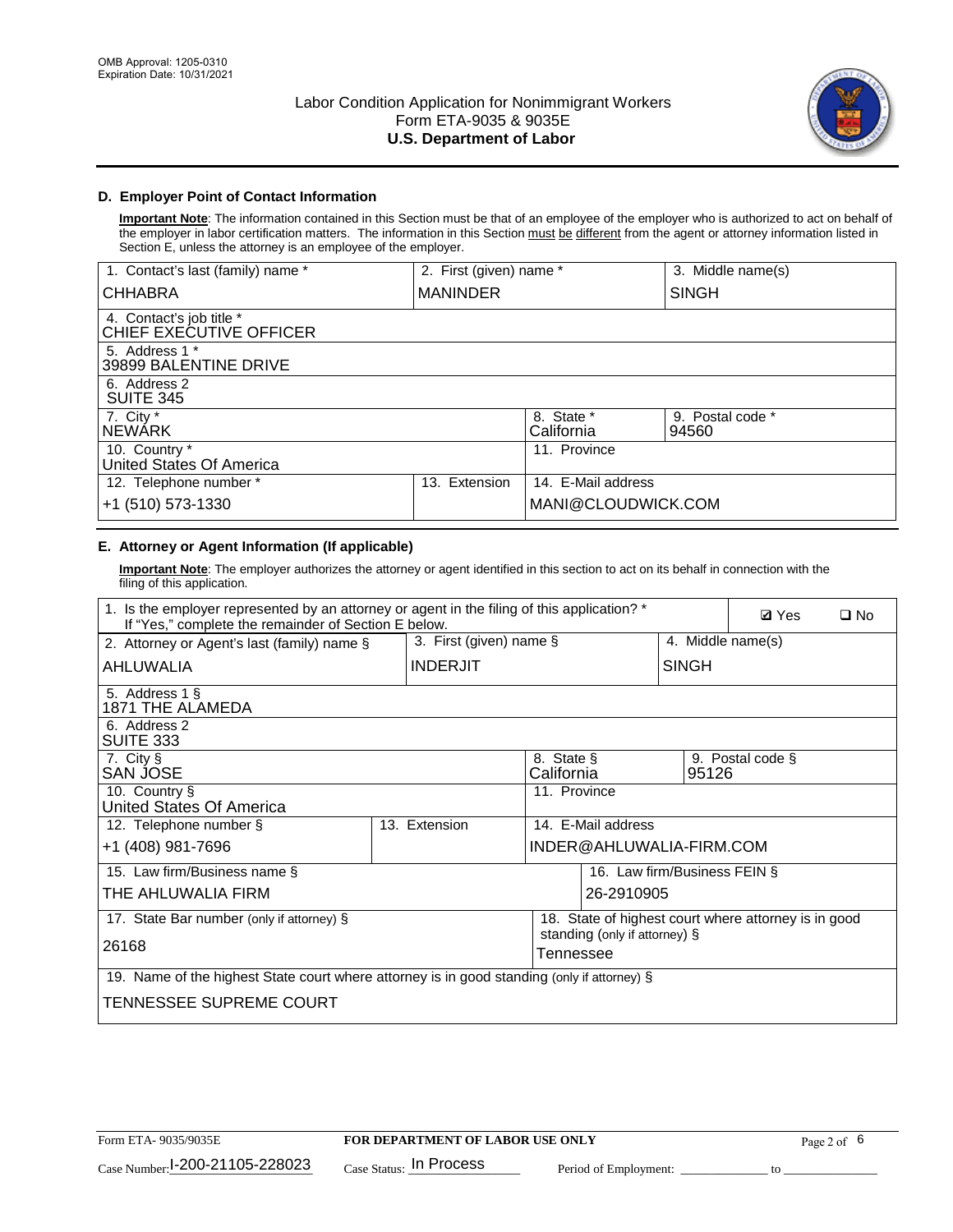

#### **F. Employment and Wage Information**

**Important Note**: The employer must define the intended place(s) of employment with as much geographic specificity as possible. Each intended place(s) of employment listed below must be the worksite or physical location where the work will actually be performed and cannot be a P.O. Box. The employer must identify all intended places of employment, including those of short duration, on the LCA. 20 CFR 655.730(c)(5). If the employer is submitting this form non-electronically and the work is expected to be performed in more than one location, an attachment must be submitted in order to complete this section. An employer has the option to use either a single Form ETA-9035/9035E or multiple forms to disclose all intended places of employment. If the employer has more than ten (10) intended places of employment at the time of filing this application, the employer must file as many additional LCAs as are necessary to list all intended places of employment. See the form instructions for further information about identifying all intended places of employment.

#### a.*Place of Employment Information* 1

|                                                                              | 1. Enter the estimated number of workers that will perform work at this place of employment under<br>the LCA.*                 |  |                                          |                          |            |             |  |  |
|------------------------------------------------------------------------------|--------------------------------------------------------------------------------------------------------------------------------|--|------------------------------------------|--------------------------|------------|-------------|--|--|
|                                                                              | 2. Indicate whether the worker(s) subject to this LCA will be placed with a secondary entity at this<br>place of employment. * |  |                                          |                          | $\Box$ Yes | <b>Q</b> No |  |  |
|                                                                              | 3. If "Yes" to question 2, provide the legal business name of the secondary entity. §                                          |  |                                          |                          |            |             |  |  |
|                                                                              | 4. Address 1 *                                                                                                                 |  |                                          |                          |            |             |  |  |
|                                                                              | 39899 BALENTINE DRIVE                                                                                                          |  |                                          |                          |            |             |  |  |
|                                                                              | 5. Address 2<br><b>SUITE 345</b>                                                                                               |  |                                          |                          |            |             |  |  |
|                                                                              | 6. City $*$<br>7. County *<br><b>NEWARK</b><br>Alameda                                                                         |  |                                          |                          |            |             |  |  |
| 8. State/District/Territory *<br>9. Postal code *<br>California<br>94560     |                                                                                                                                |  |                                          |                          |            |             |  |  |
| 10. Wage Rate Paid to Nonimmigrant Workers *<br>10a. Per: (Choose only one)* |                                                                                                                                |  |                                          |                          |            |             |  |  |
|                                                                              | □ Hour □ Week □ Bi-Weekly □ Month ☑ Year<br>From* $\S$ 237162 00 To: $\S$<br>300000 00                                         |  |                                          |                          |            |             |  |  |
|                                                                              | 11. Prevailing Wage Rate *<br>11a. Per: (Choose only one)*                                                                     |  |                                          |                          |            |             |  |  |
|                                                                              | 237162 00<br>$\mathbf{\hat{s}}$                                                                                                |  | □ Hour □ Week □ Bi-Weekly □ Month ☑ Year |                          |            |             |  |  |
|                                                                              | Questions 12-14. Identify the source used for the prevailing wage (PW) (check and fully complete only one): *                  |  |                                          |                          |            |             |  |  |
| 12.                                                                          | A Prevailing Wage Determination (PWD) issued by the Department of Labor                                                        |  |                                          | a. PWD tracking number § |            |             |  |  |
| 13.<br>$\mathbf v$                                                           | A PW obtained independently from the Occupational Employment Statistics (OES) Program                                          |  |                                          |                          |            |             |  |  |
|                                                                              | a. Wage Level (check one): §                                                                                                   |  |                                          | b. Source Year §         |            |             |  |  |
|                                                                              | $\overline{V}$ IV<br>□⊪<br>$\square$ $\square$<br>$\Box$ N/A<br>□⊥                                                             |  |                                          | 7/1/2020 - 6/30/2021     |            |             |  |  |
| 14.                                                                          | A PW obtained using another legitimate source (other than OES) or an independent authoritative source                          |  |                                          |                          |            |             |  |  |
|                                                                              | a. Source Type (check one): §                                                                                                  |  |                                          | b. Source Year §         |            |             |  |  |
|                                                                              | $\Box$ CBA<br>$\Box$ DBA<br>$\square$ SCA<br>$\Box$ Other/ PW Survey                                                           |  |                                          |                          |            |             |  |  |
|                                                                              | c. If responded "Other/ PW Survey" in question 14.a, enter the name of the survey producer or publisher §                      |  |                                          |                          |            |             |  |  |
|                                                                              |                                                                                                                                |  |                                          |                          |            |             |  |  |
|                                                                              | d. If responded "Other/ PW Survey" in question 14.a, enter the title or name of the PW survey §                                |  |                                          |                          |            |             |  |  |
|                                                                              |                                                                                                                                |  |                                          |                          |            |             |  |  |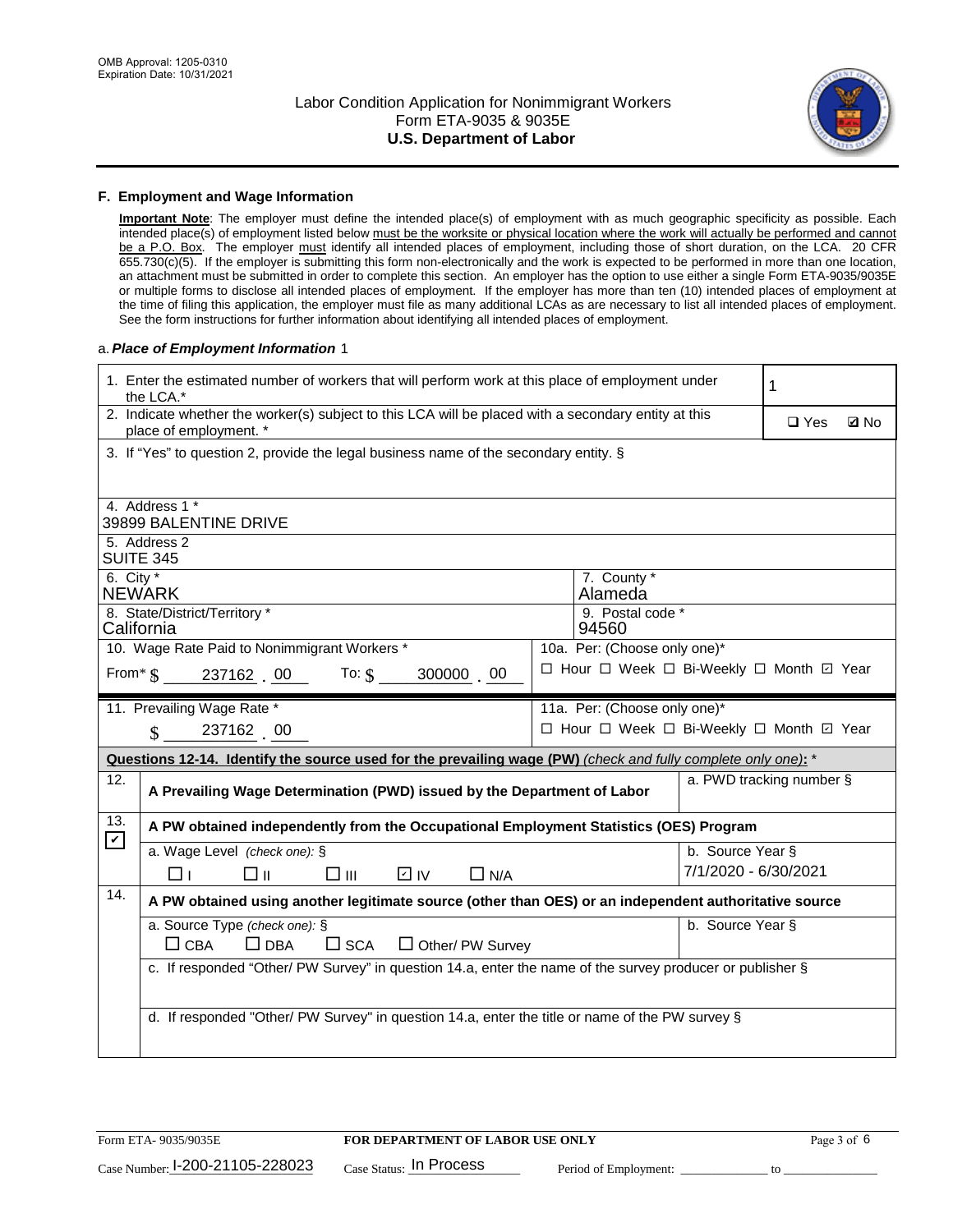

## **G. Employer Labor Condition Statements**

! *Important Note:* In order for your application to be processed, you MUST read Section G of the Form ETA-9035CP - General Instructions for the 9035 & 9035E under the heading "Employer Labor Condition Statements" and agree to all four (4) labor condition statements summarized below:

- (1) **Wages:** The employer shall pay nonimmigrant workers at least the prevailing wage or the employer's actual wage, whichever is higher, and pay for non-productive time. The employer shall offer nonimmigrant workers benefits and eligibility for benefits provided as compensation for services on the same basis as the employer offers to U.S. workers. The employer shall not make deductions to recoup a business expense(s) of the employer including attorney fees and other costs connected to the performance of H-1B, H-1B1, or E-3 program functions which are required to be performed by the employer. This includes expenses related to the preparation and filing of this LCA and related visa petition information. 20 CFR 655.731;
- (2) **Working Conditions:** The employer shall provide working conditions for nonimmigrants which will not adversely affect the working conditions of workers similarly employed. The employer's obligation regarding working conditions shall extend for the duration of the validity period of the certified LCA or the period during which the worker(s) working pursuant to this LCA is employed by the employer, whichever is longer. 20 CFR 655.732;
- (3) **Strike, Lockout, or Work Stoppage:** At the time of filing this LCA, the employer is not involved in a strike, lockout, or work stoppage in the course of a labor dispute in the occupational classification in the area(s) of intended employment. The employer will notify the Department of Labor within 3 days of the occurrence of a strike or lockout in the occupation, and in that event the LCA will not be used to support a petition filing with the U.S. Citizenship and Immigration Services (USCIS) until the DOL Employment and Training Administration (ETA) determines that the strike or lockout has ended. 20 CFR 655.733; and
- (4) **Notice:** Notice of the LCA filing was provided no more than 30 days before the filing of this LCA or will be provided on the day this LCA is filed to the bargaining representative in the occupation and area of intended employment, or if there is no bargaining representative, to workers in the occupation at the place(s) of employment either by electronic or physical posting. This notice was or will be posted for a total period of 10 days, except that if employees are provided individual direct notice by e-mail, notification need only be given once. A copy of the notice documentation will be maintained in the employer's public access file. A copy of this LCA will be provided to each nonimmigrant worker employed pursuant to the LCA. The employer shall, no later than the date the worker(s) report to work at the place(s) of employment, provide a signed copy of the certified LCA to the worker(s) working pursuant to this LCA. 20 CFR 655.734.

1. **I have read and agree to** Labor Condition Statements 1, 2, 3, and 4 above and as fully explained in Section G of the Form ETA-9035CP – General Instructions for the 9035 & 9035E and the Department's regulations at 20 CFR 655 Subpart H. \*

**Ø**Yes ロNo

### **H. Additional Employer Labor Condition Statements –H-1B Employers ONLY**

!**Important Note***:* In order for your H-1B application to be processed, you MUST read Section H – Subsection 1 of the Form ETA 9035CP – General Instructions for the 9035 & 9035E under the heading "Additional Employer Labor Condition Statements" and answer the questions below.

#### *a. Subsection 1*

| 1. At the time of filing this LCA, is the employer H-1B dependent? §                                                                                                                                                                           | ⊡ Yes                                                                                                         | $\square$ No |              |  |  |
|------------------------------------------------------------------------------------------------------------------------------------------------------------------------------------------------------------------------------------------------|---------------------------------------------------------------------------------------------------------------|--------------|--------------|--|--|
| 2. At the time of filing this LCA, is the employer a willful violator? $\S$                                                                                                                                                                    | $\Box$ Yes                                                                                                    | ⊡ No         |              |  |  |
| 3. If "Yes" is marked in questions H.1 and/or H.2, you must answer "Yes" or "No" regarding<br>whether the employer will use this application ONLY to support H-1B petitions or extensions of<br>status for exempt H-1B nonimmigrant workers? § | <b>☑</b> Yes                                                                                                  | $\Box$ No    |              |  |  |
| 4. If "Yes" is marked in question H.3, identify the statutory basis for the<br>exemption of the H-1B nonimmigrant workers associated with this<br>LCA. §                                                                                       | $\Box$ \$60,000 or higher annual wage<br>□ Master's Degree or higher in related specialty<br><b>Both</b><br>☑ |              |              |  |  |
| H-1B Dependent or Willful Violator Employers -Master's Degree or Higher Exemptions ONLY                                                                                                                                                        |                                                                                                               |              |              |  |  |
| 5. Indicate whether a completed Appendix A is attached to this LCA covering any H-1B<br>nonimmigrant worker for whom the statutory exemption will be based <b>ONLY</b> on attainment of a<br>Master's Degree or higher in related specialty. § | $\Box$ Yes                                                                                                    | ⊟ No         | <b>Q</b> N/A |  |  |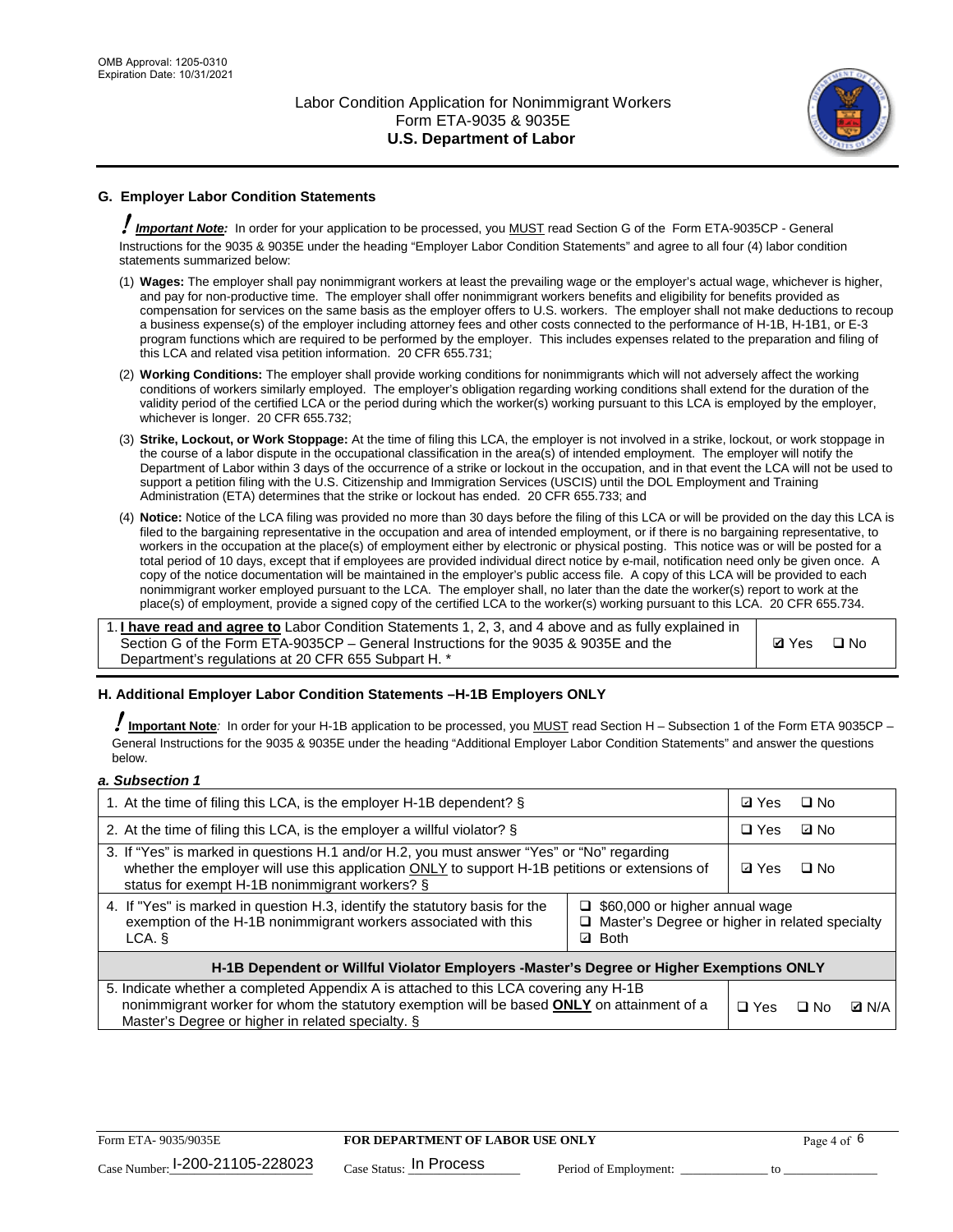

**If you marked "Yes" to questions H.a.1 (H-1B dependent) and/or H.a.2 (H-1B willful violator) and "No" to question H.a.3 (exempt H-1B nonimmigrant workers), you MUST read Section H – Subsection 2 of the Form ETA 9035CP – General Instructions for the 9035 & 9035E under the heading "Additional Employer Labor Condition Statements" and indicate your agreement to all three (3) additional statements summarized below.**

#### *b. Subsection 2*

- A. **Displacement:** An H-1B dependent or willful violator employer is prohibited from displacing a U.S. worker in its own workforce within the period beginning 90 days before and ending 90 days after the date of filing of the visa petition. 20 CFR 655.738(c);
- B. **Secondary Displacement:** An H-1B dependent or willful violator employer is prohibited from placing an H-1B nonimmigrant worker(s) with another/secondary employer where there are indicia of an employment relationship between the nonimmigrant worker(s) and that other/secondary employer (thus possibly affecting the jobs of U.S. workers employed by that other employer), unless and until the employer subject to this LCA makes the inquiries and/or receives the information set forth in 20 CFR 655.738(d)(5) concerning that other/secondary employer's displacement of similarly employed U.S. workers in its workforce within the period beginning 90 days before and ending 90 days after the date of such placement. 20 CFR 655.738(d). Even if the required inquiry of the secondary employer is made, the H-1B dependent or willful violator employer will be subject to a finding of a violation of the secondary displacement prohibition if the secondary employer, in fact, displaces any U.S. worker(s) during the applicable time period; and
- C. **Recruitment and Hiring:** Prior to filing this LCA or any petition or request for extension of status for nonimmigrant worker(s) supported by this LCA, the H-1B dependent or willful violator employer must take good faith steps to recruit U.S. workers for the job(s) using procedures that meet industry-wide standards and offer compensation that is at least as great as the required wage to be paid to the nonimmigrant worker(s) pursuant to 20 CFR 655.731(a). The employer must offer the job(s) to any U.S. worker who applies and is equally or better qualified for the job than the nonimmigrant worker. 20 CFR 655.739.

| 6. I have read and agree to Additional Employer Labor Condition Statements A, B, and C above and |       |           |
|--------------------------------------------------------------------------------------------------|-------|-----------|
| as fully explained in Section H – Subsections 1 and 2 of the Form ETA 9035CP – General           | □ Yes | $\Box$ No |
| Instructions for the 9035 & 9035E and the Department's regulations at 20 CFR 655 Subpart H. §    |       |           |

### **I. Public Disclosure Information**

! **Important Note***:* You must select one or both of the options listed in this Section.

| 1. Public disclosure information in the United States will be kept at: * |  |  |  |  |  |  |  |  |
|--------------------------------------------------------------------------|--|--|--|--|--|--|--|--|
|--------------------------------------------------------------------------|--|--|--|--|--|--|--|--|

**sqrt** Employer's principal place of business □ Place of employment

### **J. Notice of Obligations**

A. Upon receipt of the certified LCA, the employer must take the following actions:

- o Print and sign a hard copy of the LCA if filing electronically (20 CFR 655.730(c)(3));<br>
Maintain the original signed and certified LCA in the employer's files (20 CFR 655.7
- Maintain the original signed and certified LCA in the employer's files (20 CFR 655.705(c)(2); 20 CFR 655.730(c)(3); and 20 CFR 655.760); and
- o Make a copy of the LCA, as well as necessary supporting documentation required by the Department of Labor regulations, available for public examination in a public access file at the employer's principal place of business in the U.S. or at the place of employment within one working day after the date on which the LCA is filed with the Department of Labor (20 CFR 655.705(c)(2) and 20 CFR 655.760).
- B. The employer must develop sufficient documentation to meet its burden of proof with respect to the validity of the statements made in its LCA and the accuracy of information provided, in the event that such statement or information is challenged (20 CFR 655.705(c)(5) and 20 CFR 655.700(d)(4)(iv)).
- C. The employer must make this LCA, supporting documentation, and other records available to officials of the Department of Labor upon request during any investigation under the Immigration and Nationality Act (20 CFR 655.760 and 20 CFR Subpart I).

*I declare under penalty of perjury that I have read and reviewed this application and that to the best of my knowledge, the*  information contained therein is true and accurate. I understand that to knowingly furnish materially false information in the *preparation of this form and any supplement thereto or to aid, abet, or counsel another to do so is a federal offense punishable by fines, imprisonment, or both (18 U.S.C. 2, 1001,1546,1621).*

| 1. Last (family) name of hiring or designated official *<br><b>CHHABRA</b> |                         | <b>MANINDER</b>                         |                       | 2. First (given) name of hiring or designated official * | S  | 3. Middle initial § |
|----------------------------------------------------------------------------|-------------------------|-----------------------------------------|-----------------------|----------------------------------------------------------|----|---------------------|
| 4. Hiring or designated official title *<br>CHIEF EXECUTIVE OFFICER        |                         |                                         |                       |                                                          |    |                     |
| 5. Signature *                                                             |                         |                                         |                       | 6. Date signed *                                         |    |                     |
|                                                                            |                         |                                         |                       |                                                          |    |                     |
| Form ETA-9035/9035E                                                        |                         | <b>FOR DEPARTMENT OF LABOR USE ONLY</b> |                       |                                                          |    | Page 5 of 6         |
| $_{\text{Case Number:}}$ 1-200-21105-228023                                | Case Status: In Process |                                         | Period of Employment: |                                                          | tΩ |                     |